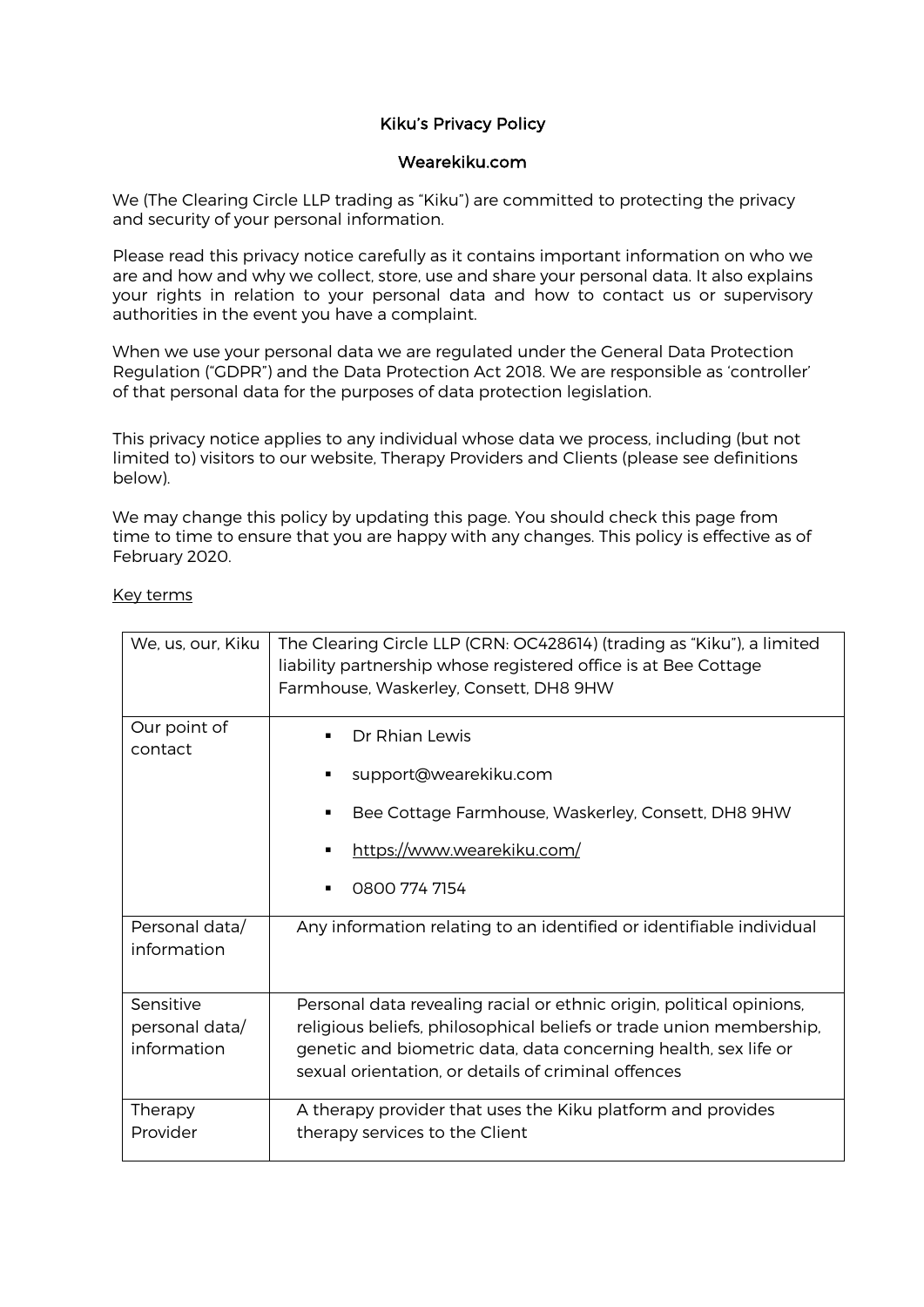| Client | A recipient of therapy services provided by the Therapy Provider |
|--------|------------------------------------------------------------------|
|        |                                                                  |

We may collect/store the following personal information about you:

- "Identity Data" includes name, username or similar identifier, marital status, title, date of birth and gender.
- "Contact Data" includes address, email address and telephone numbers. Where you are a Client, this includes your emergency contact details and your GP's details.
- "Financial Data" includes bank account and payment card details (to allow our appointed third party payment processing provider to process payments – please see below).
- "Transaction Data" includes details about payments from you and other details of services and sessions you have purchased, including correspondence between Therapy Providers and Clients.
- "Technical Data" includes internet protocol (IP) address, your login data, browser type and version, time zone setting and location, browser plug-in types and versions, operating system and platform, and other technology on the devices you use to access this website.
- "Profile Data" includes your username and password, purchases made by you, preferences, feedback and survey responses.
- "Usage Data" includes information about how you use our website and services.
- "Marketing and Communications Data" includes your preferences in receiving marketing from us and our third parties and your communication preferences.

If you are a Client, please note we provide a subscription service to Therapy Providers that allows them to upload session notes and other related documents/information about you onto our platform. Such documents and information are securely stored by us, but we do not access such information unless it is necessary to do so.

If you are a Therapy Provider, we may also collect details about your qualifications and professional indemnity insurance.

The personal information we collect about you will depend on our relationship with you, e.g. whether you are a Therapy Provider, a Client, a visitor to our website etc. We only collect personal information about you where it is both lawful and necessary.

Where we need to collect personal data by law, or under the terms of a contract we have with you, and you fail to provide that data when requested, we may not be able to perform the contract we have or are trying to enter into with you (for example, to provide you with services). In this case, we may have to cancel a service you have with us but we will notify you if this is the case at the time.

We may collect/store (via your Therapy Provider(s)) the following sensitive personal information about you: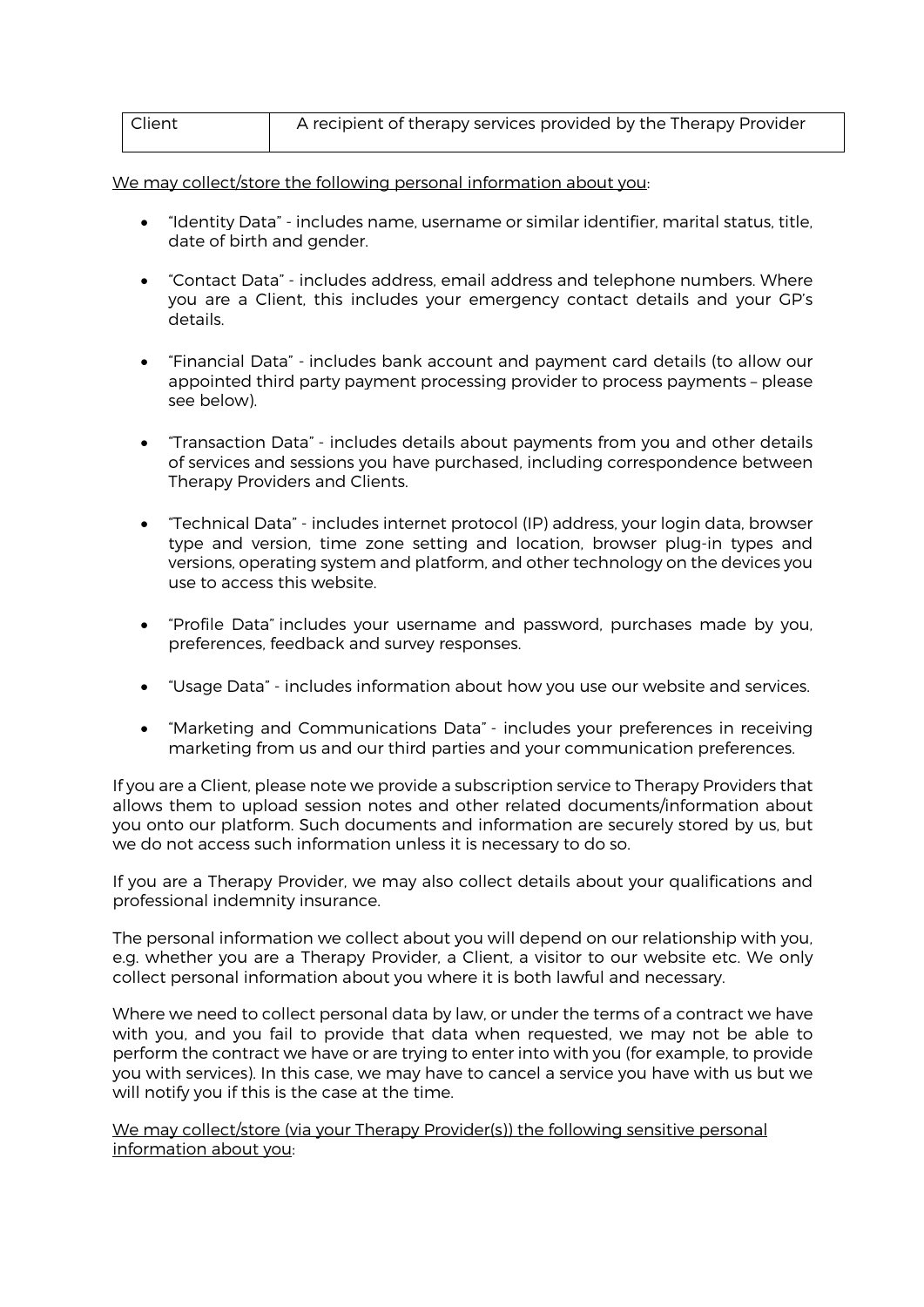• If you are a Client, information contained in the notes taken by your Therapy Provider during your sessions. Such notes may also contain the sensitive personal information of individuals you discuss during a session with your Therapy Provider. These notes are anonymised and password protected. This will include any related documents (including correspondence with medical professionals etc.) that your Therapy Provider uploads to our platform. We will not access these notes/related documents unless it is absolutely necessary.

This sensitive personal information is stored and processed for the reasons, and in the manner, explained below. We only collect and store such sensitive personal information where it is necessary and lawful to do so. We are committed to protecting and preserving the confidentiality of this information.

#### Information about other people

Should you provide information to us about any person other than yourself, including (but not limited to) your employees, advisers, or counterparties you must ensure that such third parties have been informed and understand how their personal data will be used and/or that they have given their permission for you to disclose it to us and for you to allow us, and our outsourced service providers, to process it.

In particular, if you are a Therapy Provider and you upload information to our platform relating to your Client(s)/other individuals, you must ensure that such Clients/individuals have been informed and understand how their personal data and sensitive personal data will be used and/or that they have given their permission for you to disclose it to us and for you to allow us to store it.

Our website is not intended for children and we do not knowingly collect data relating to children, unless their parent or guardian consents to the child being provided with therapy sessions.

## How your personal information is collected

We collect most of this personal information directly from you or your organisation - in person, by telephone, text or email and/or via our website. However, we may also collect information:

- from publicly accessible sources;
- from a third party, e.g. your bank or building society, other entities or individuals providing services to you, and our professional contacts;
- if you are a Client, from your Therapy Provider (and therefore via third parties from whom your Therapy Provider collects your personal data, including doctors, medical and occupational health professionals);
- from cookies on our website, when you complete online forms and in the form of "traffic data" - for more information on our use of cookies and how we collect information via our website, please see our Cookie Policy, and
- via our IT systems, e.g. automated monitoring of our technical systems, such as our computer networks and connections, communications systems, email and instant messaging systems.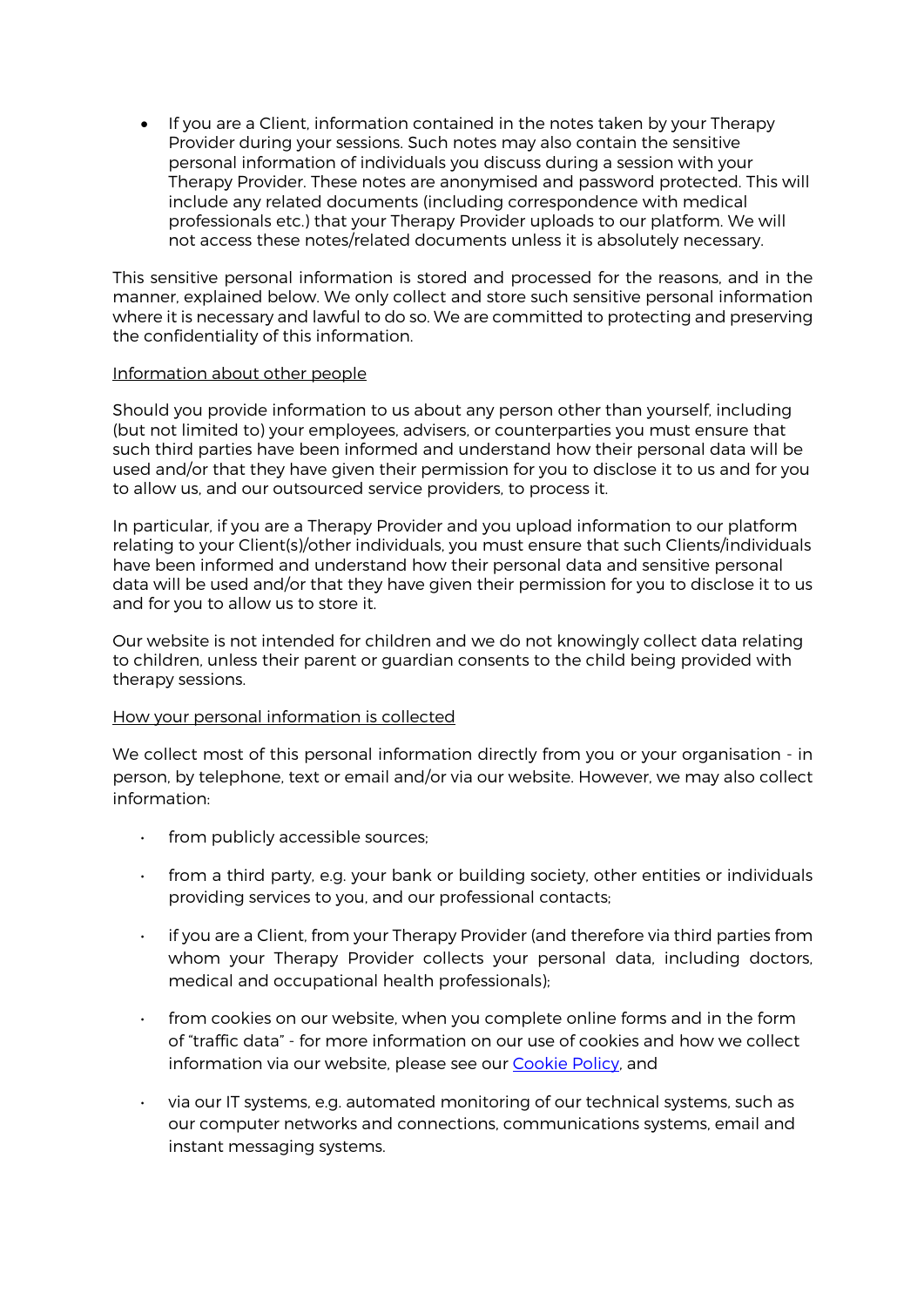### How and why we use your personal information

We may collect your personal data for the following purposes:

- to register you as a user on the Kiku platform;
- to provide services to you and fulfil our contract with you;
- to administer our relationship with you, including processing payments (via Stripe Connect, our current third party payment processing provider), accounting and taking other steps linked to the performance of our relationship and/or the relationship between the Therapy Provider and the Client;
- compliance with our legal and regulatory obligations, including maintaining records, compliance checks etc.;
- to analyse and improve our services and communications and to ensure business policies are adhered to e.g. policies covering security, data protection, use of our website etc.;
- to protect the security of our website, communications and other systems and to prevent and detect security threats, frauds or other criminal or malicious activities;
- for insurance purposes;
- to exercise or defend our legal rights, or to comply with court orders;
- for any other purposes related and/or ancillary to any of the above or any other purposes for which your personal data was provided to us;
- for statistical analysis to help us manage our practice e.g. in relation to our financial performance, client base, work type or other efficiency measures;
- to communicate with you to keep you up-to-date on the latest developments, announcements, and other information about our, events and initiatives;
- to send you feedback surveys and marketing campaigns; and
- to collect information about your marketing preferences to personalise and improve the quality of our communications with you.

Under data protection law, we can only use your personal data if we have a reason for doing so. We may process your personal data in connection with any of the purposes set out above on one or more of the following legal grounds:

- for the performance of our contract with you or to take steps at your request before entering into a contract;
- to comply with our legal and regulatory obligations;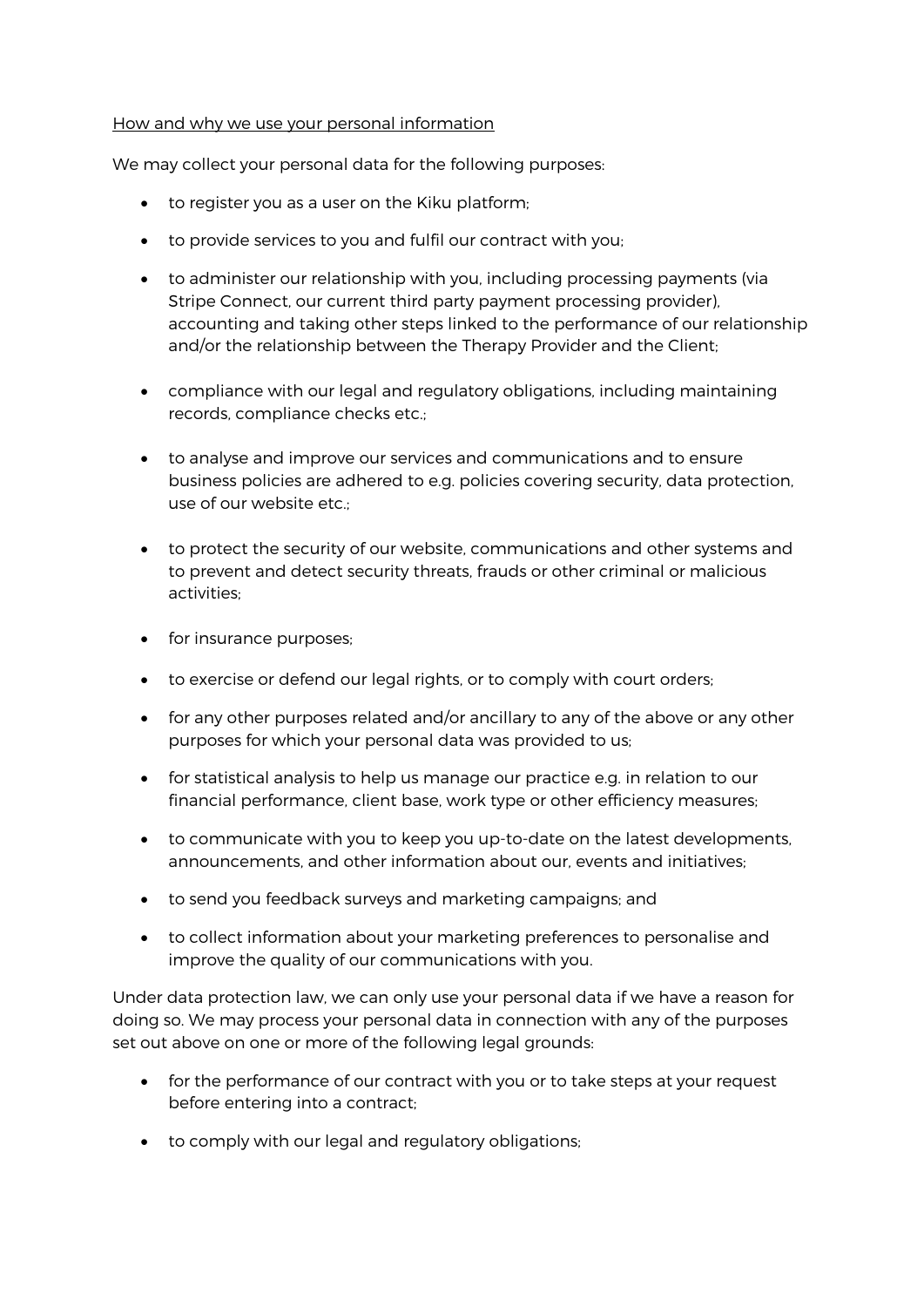- because our legitimate interests, or those of a third party recipient of your personal data, make the processing necessary, provided that those interests are not overridden by your interests or fundamental rights and freedoms;
- where you have given consent; or
- in order to establish, exercise or defend our legal rights or for the purpose of legal proceedings.

Please note a legitimate interest is when we have a business or commercial reason to use your information, so long as this is not overridden by your own rights and interests.

# How and why we collect/store your sensitive personal information

Please note we provide a subscription service to Therapy Providers that allows them to upload session notes and other related documents/information about you onto our platform. Such documents and information are securely stored by us, but we do not access such information unless it is necessary to do so.

If you are a Client, we may collect/store your sensitive personal data for the following purposes:

• to securely store notes taken by your Therapy Provider during your sessions and related documentation, to allow the Therapy Provider to effectively exercise his/her duty of care and assist him/her in keeping track of all matters being discussed with you during such sessions. Please note we will not access such session notes unless it is absolutely necessary, such as where we need to retrieve lost personal data.

We can only collect/store your sensitive personal data if we have lawful grounds for doing so. We securely store your session notes on the basis of the below legal grounds:

- to comply with our legal and regulatory obligations;
- because our legitimate interests, or those of a third party recipient of your personal data, make the processing necessary, provided that those interests are not overridden by your interests or fundamental rights and freedoms; or
- in order to establish, exercise or defend our legal rights or for the purpose of legal proceedings;

AND

• you have given your explicit consent. Before booking a session through Kiku, you will be asked to actively consent to the processing of your sensitive personal data in line with this privacy notice.

## Promotional communications

We may use your personal data to send you updates (by email, telephone or post) about our services that might be of interest to you.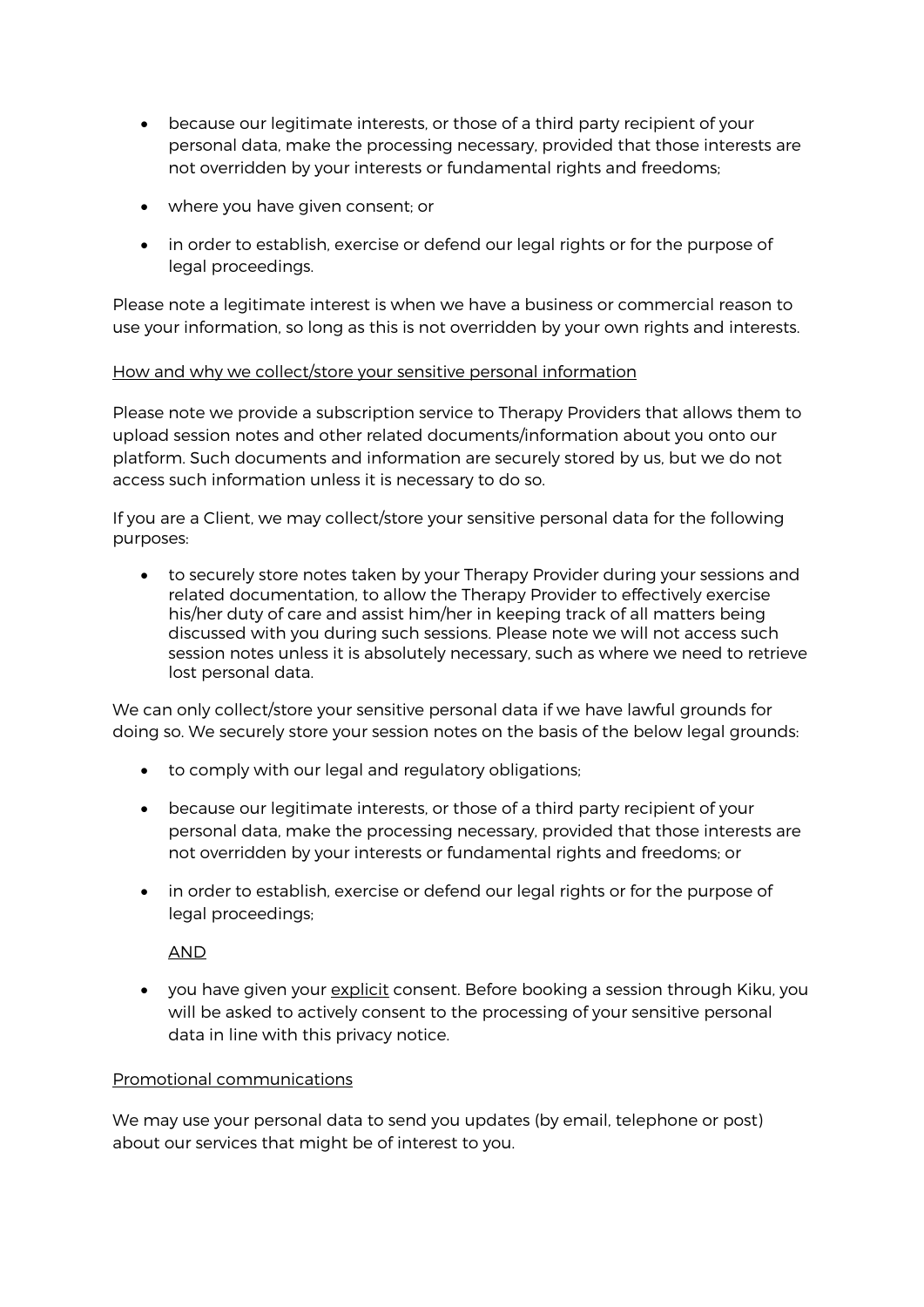We have a legitimate interest in processing your personal data for promotional purposes (see above 'How and why we use your personal data'). This means we do not usually need your consent to send you promotional communications. However, where consent is needed, we will ask for this consent separately and clearly.

We will always treat your personal data with the utmost respect.

You have the right to opt out of receiving promotional communications at any time or to update your marketing preferences by:

- contacting us by e-mailing support@wearekiku.com; or
- using the 'unsubscribe' link in emails.

We may ask you to confirm or update your marketing preferences if you instruct us to provide further services in the future, or if there are changes in the law, regulation, or the structure of our business.

#### Information about your device and how you use our site

We may collect information about the devices you use, such as your mobile or browser and information about how you use our website. This helps us to improve our website for you and allows us to give you a better experience. This data is anonymised and will not include any of your personal information.

This information may also be used in fraud prevention allowing us to earmark suspicious/criminal activity.

Please refer to our "Cookie Policy" for more information.

#### How long we keep your data for

We will keep your personal data for no longer than is necessary for the purpose(s) it was collected, including for the purposes of satisfying any legal, regulatory, accounting or reporting requirements.

We keep your data for the minimum period we consider necessary to resolve any queries and to ensure legal and regulatory compliance and in line with industry practice. We currently consider this period to be 7 years, unless the law prescribes a longer period.

As mentioned above, we do not access your personal/sensitive personal data (including session notes and related documents) unless it is absolutely necessary. Such data is uploaded by your Therapy Provider(s) to our platform to be securely stored. We therefore rely on Therapy Provider(s) promptly archiving your matter, upon which the 7 year retention period begins.

Further details of the periods for which we retain data are available on request.

#### Who we share your personal and/or sensitive personal information with

We may share your personal information with third parties, but only where this is necessary and lawful.

Professional advisers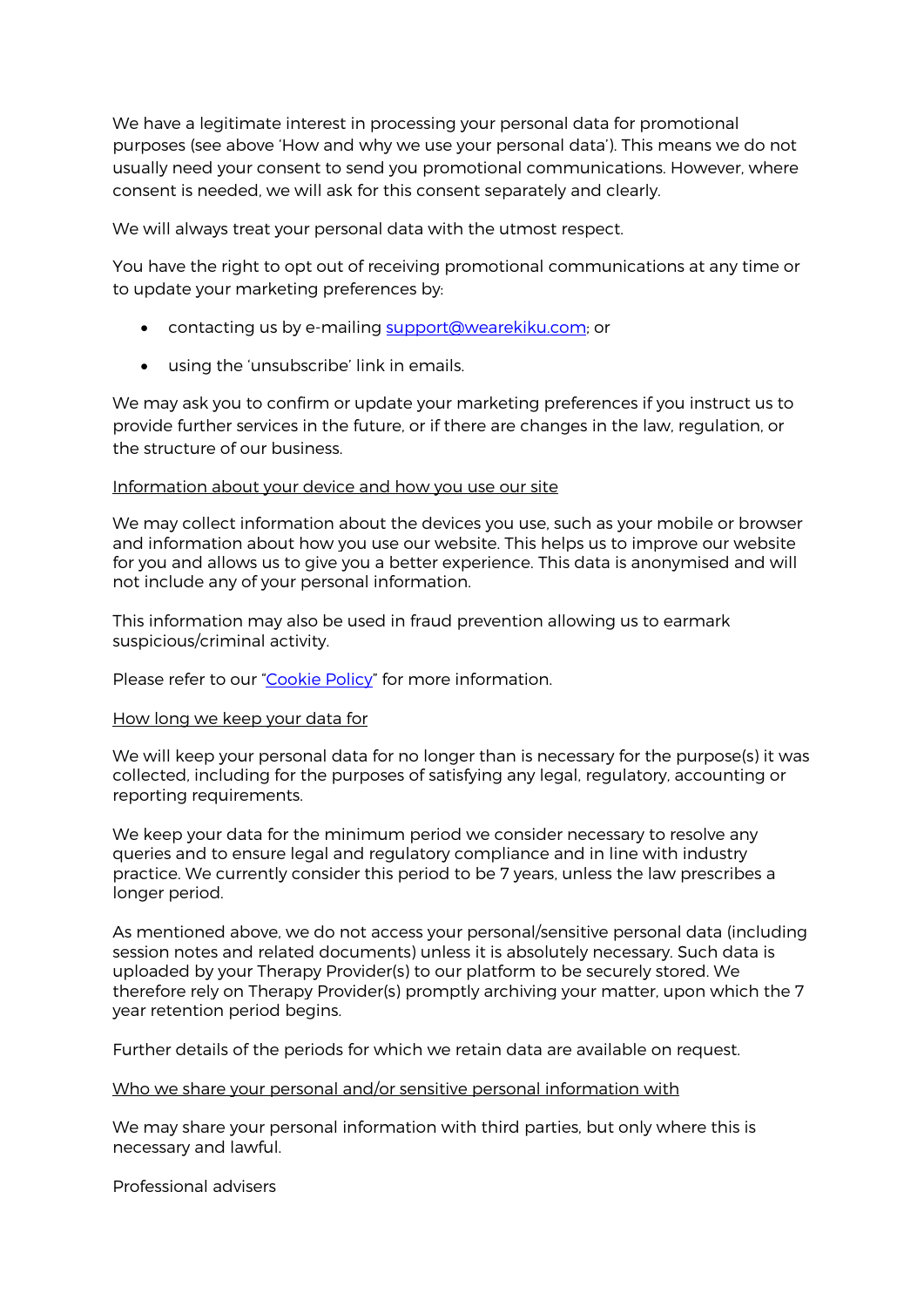We may share your personal data with our professional advisers, including our lawyers, accountants and insurers.

### Third party providers

We may be required to share basic user information with our third-party service providers, such as our website developer and IT support.

#### Payment processing provider

We work with Stripe Connect, a third-party payment processing provider, in order to securely take and manage payments. We would recommend you read Stripe's privacy policy: https://stripe.com/gb/privacy

We require all third parties to respect the security of your personal data and to treat it in accordance with the law. We do not allow our third-party service providers to use your personal data for their own purposes and only permit them to process your personal data for specified purposes and in accordance with our instructions.

We may disclose and exchange information with law enforcement agencies and regulatory bodies to comply with our legal and regulatory obligations.

### Where your personal information is held

Information may be held on our secure online server, and with third party agencies, service providers, representatives and agents as described above (see above: 'Who we share your personal information with').

#### Your rights

| <b>Access</b>                | The right to be provided with a copy of your personal data                                                                                                             |
|------------------------------|------------------------------------------------------------------------------------------------------------------------------------------------------------------------|
| Rectification                | The right to require us to correct any mistakes in your personal<br>data                                                                                               |
| To be forgotten              | The right to require us to delete your personal data - in certain<br>situations                                                                                        |
| Restriction of<br>processing | The right to require us to restrict processing of your personal data<br>- in certain circumstances e.g. if you contest the accuracy of the<br>data                     |
| Data portability             | The right to receive the personal data you provided to us, in a<br>structured, commonly used and machine-readable format and/or<br>transmit that data to a third party |
| To object                    | The right to object:<br>at any time to your personal data being processed for<br>direct marketing; and                                                                 |

You have the following rights, which you can ordinarily exercise free of charge: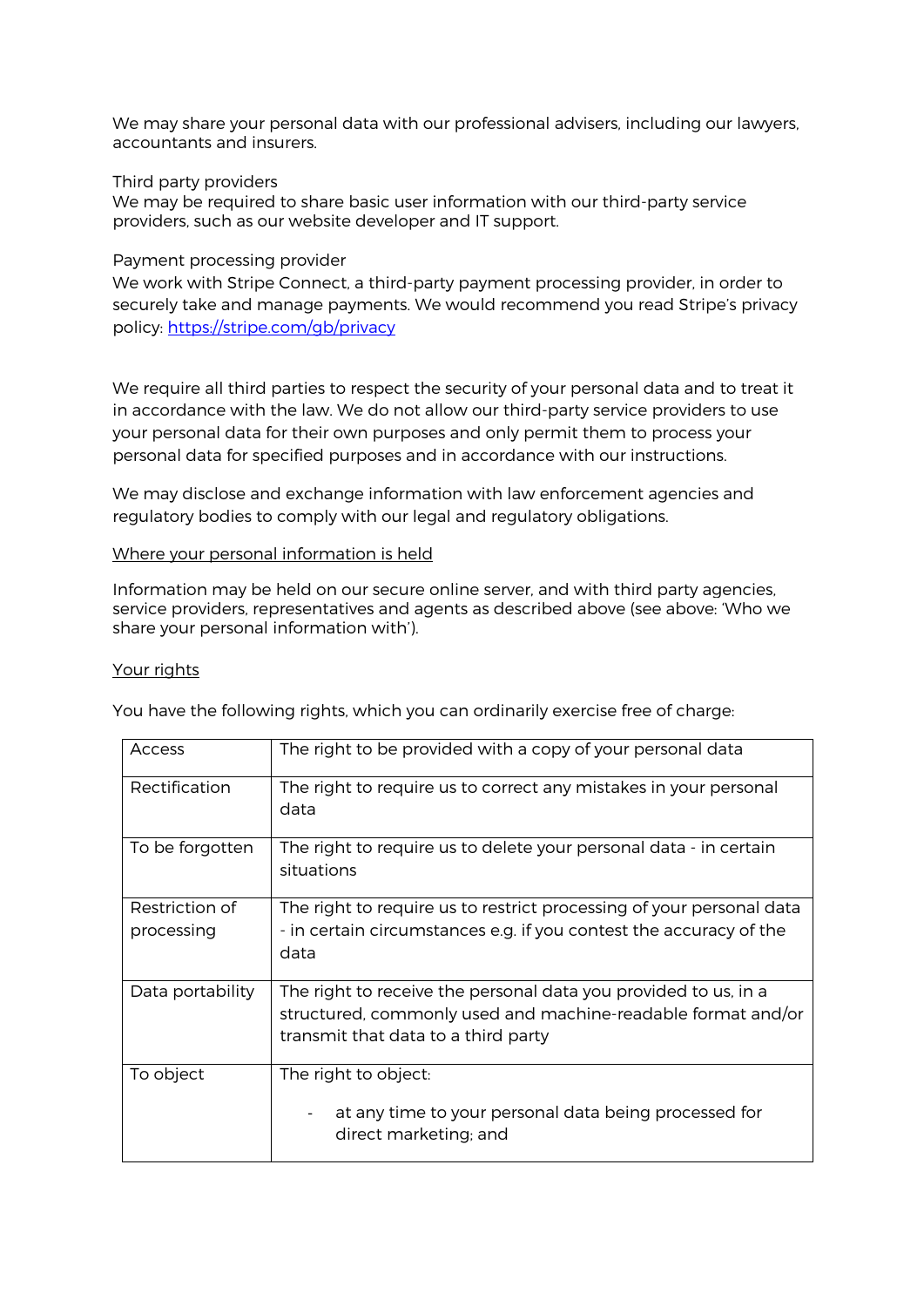| - in certain other situations to our continued processing of |
|--------------------------------------------------------------|
| your personal data e.g. processing carried out for the       |
| purpose of our legitimate interests.                         |

If you would like to exercise any of those rights, please:

- email, call or write to us see below: 'How to contact us'; and
- let us have enough information to identify you (e.g. your full name, address and client or matter reference number);
- let us have proof of your identity and address (a copy of your driving licence or passport and a recent utility or credit card bill); and
- let us know what right you want to exercise and the information to which your request relates.

## Maintenance and security of your personal information

We are committed to ensuring that your information is secure. We endeavour to ensure that your data is stored securely and to prevent unauthorised access. We have put in place suitable physical, electronic and managerial procedures to safeguard and secure the information we collect online, which we monitor regularly.

We limit access to your personal information to those individuals who have a genuine business need to access it. Those processing your information will do so only in an authorised manner and are subject to a duty of confidentiality.

We also have procedures in place to deal with any suspected data security breach. We will notify you and any applicable regulator of a suspected data security breach where we are legally required to do so.

#### Right to withdraw consent

If you have provided your consent to the processing of your personal and/or sensitive personal data, you have the right to withdraw your consent. If you wish to do so, please contact us.

Once we have received notification that you have withdrawn your consent, we will no longer process your information for the purpose(s) to which you originally consented unless there are compelling legitimate grounds for further processing which override your interests, rights and freedoms or for the establishment, exercise or defence of legal claims. Withdrawal of consent to receive marketing communications will not affect the processing of personal data for the provision of our legal services.

## Updating your personal information

We are committed to maintaining the accuracy of the personal data we process. If any of the personal data that you have provided to us changes or if you become aware that we are processing inaccurate personal data about you, please get in touch. We will not